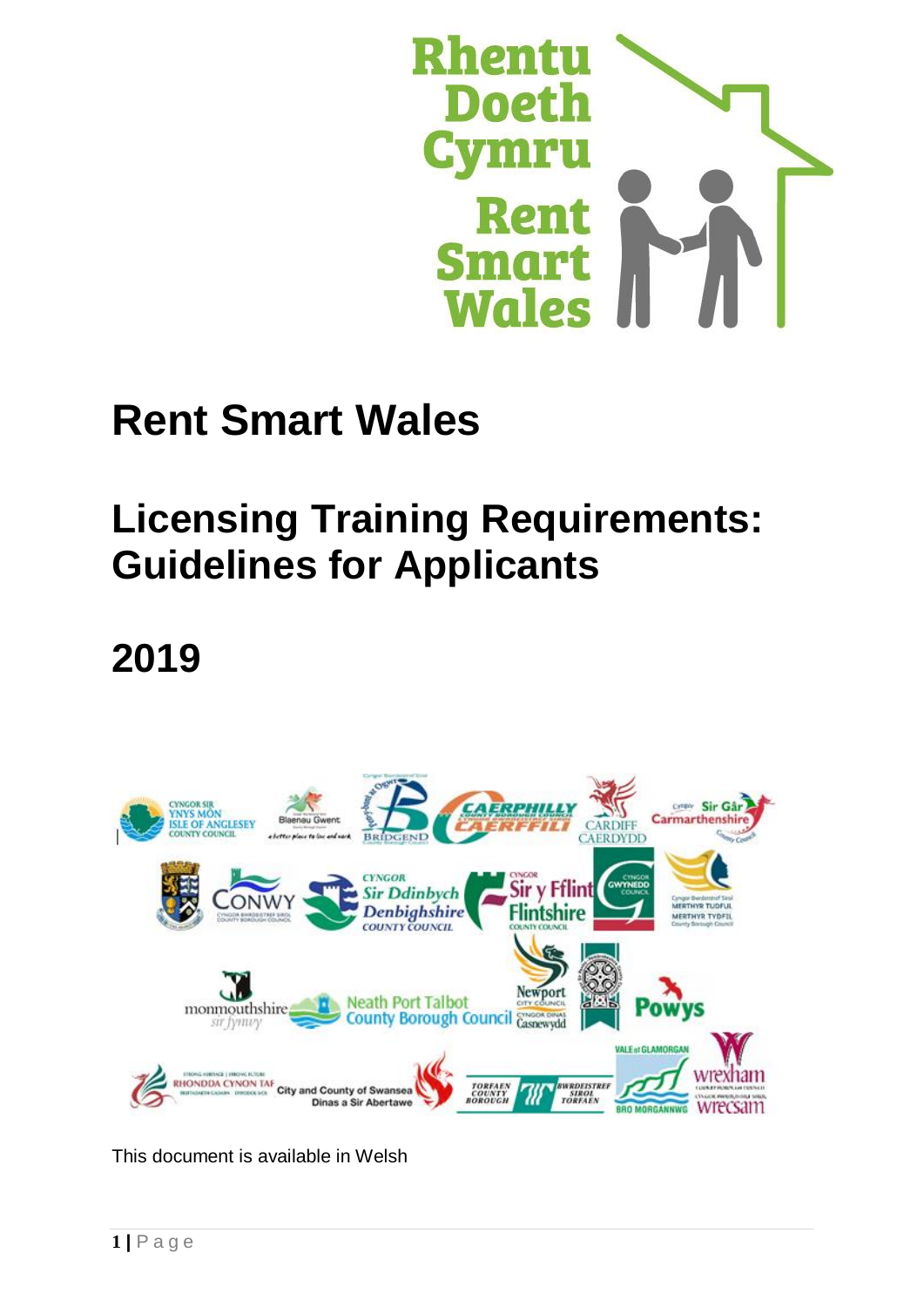## **CONTENTS**

| <b>Section Number</b> | <b>Section Name</b>                               |
|-----------------------|---------------------------------------------------|
|                       | Introduction                                      |
| 2                     | Aim of this document                              |
| 3                     | Purpose of the Guidelines?                        |
| 4                     | What is the status of this Relicensing Guidance?  |
| 5                     | Legislative powers / requirements for licensing   |
| 6                     | Re-licensing training requirements                |
|                       | What does CPD Mean                                |
| 8                     | What will the course syllabus/content for CPD be? |
| 9                     | <b>Working with Stakeholders</b>                  |
| 10                    | Comments and complaints                           |
| 11                    | <b>Review and Monitoring</b>                      |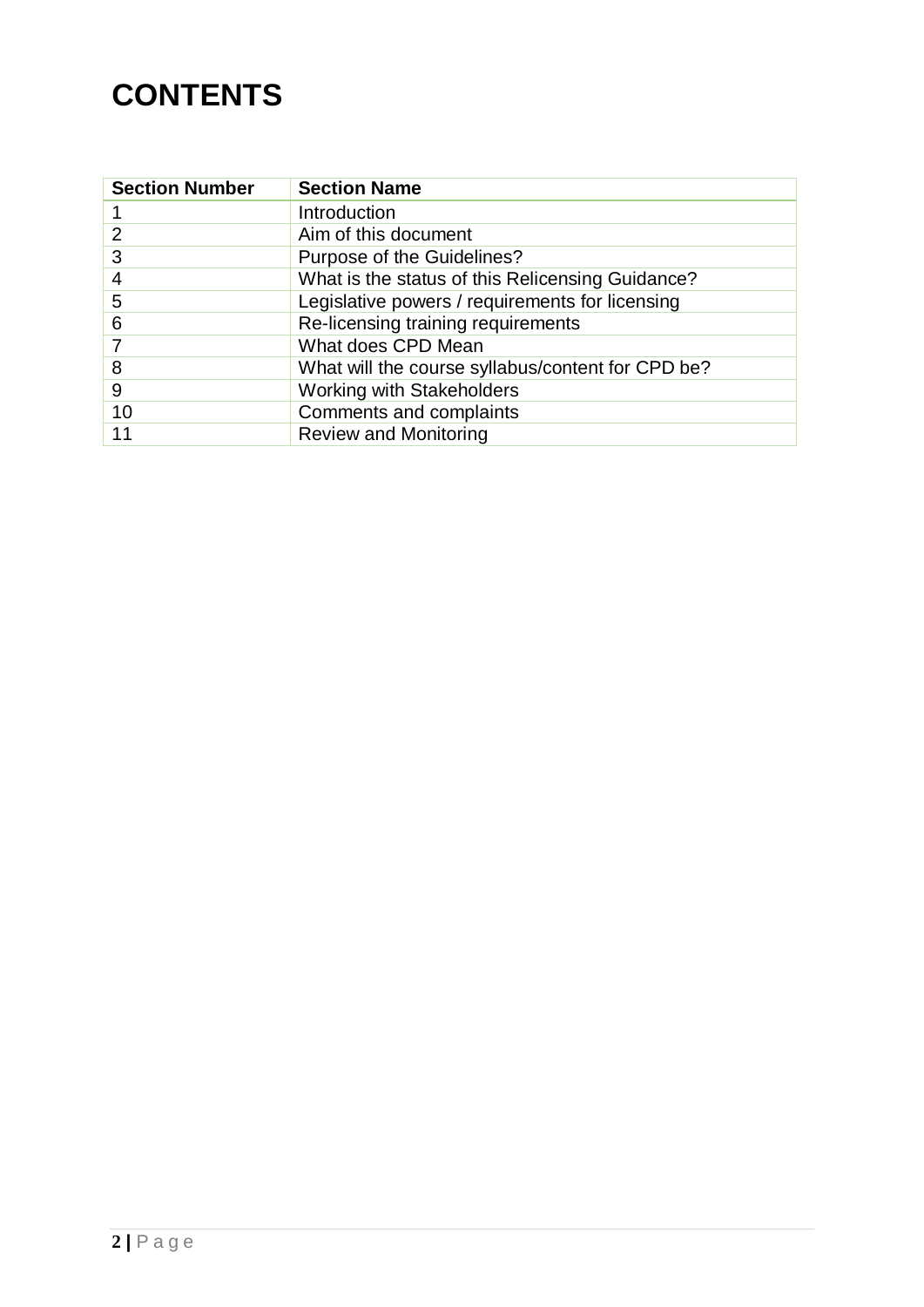# **1. Introduction**

This document sets out the training requirements for landlords and agents in order to be licensed to undertake letting and/or management activities at domestic rental dwellings in Wales. The licence and training are granted and delivered by Cardiff Council as the Single Licensing Authority (SLA) under Part 1 of the [Housing \(Wales\)](http://www.legislation.gov.uk/anaw/2014/7/contents/enacted)  [Act 2014.](http://www.legislation.gov.uk/anaw/2014/7/contents/enacted) Collectively the partnership and service is known as Rent Smart Wales (RSW). Training is also able to be delivered by external training providers who have applied for and been given training authorisation and course approval by RSW.

This document sets out the requirements placed on landlords and agents to meet the training minimum standard for a successful licence application. This will ensure that a consistent approach is achieved for all applications considered by RSW and consequently management practices in the private rented sector in Wales will improve as a consequence. This approach promotes learning on an ongoing basis without placing too heavy a burden on landlords, managing agents and tenants.

In developing this approach, consultation has taken place with a range of stakeholders. However, further feedback is always welcomed using the contact details provided below. Consideration will be given to any suggested improvements in future revisions.

In adopting this approach RSW intends to, deliver and ensure access to training consistently and fairly, whatever the circumstances. Decisions will not be influenced by the gender, disability, language, ethnicity, religion, political beliefs or sexual preference of the delegate.

RSW wants to make it easy for you to receive our information. This document is published in English and Welsh on our [website](https://www.rentsmart.gov.wales/en/resource-library/) and in hard copy. We are also able to provide the document in alternative formats including audio tape, large print and in community languages. We have access to interpreter services where required. Requests for copies in other formats or other languages should be addressed to:

Rent Smart Wales, PO Box 1106, Cardiff. CF11 1UA

**Revision 1.1 Dated 18.02.21**

## **2. Aim of this document**

Rent Smart Wales (RSW) strives to ensure that all landlords and agents involved in the management of privately rented property comply with the legislation in order to improve the standards and management of the sector and to better protect the interests of tenants.

RSWs responsibility is to ensure compliance with Part 1 of the Housing (Wales) Act 2014 ensuring that landlords of rented property in Wales are registered and selfmanaging landlords and agents are licensed. Part 1 of Housing (Wales) Act 2014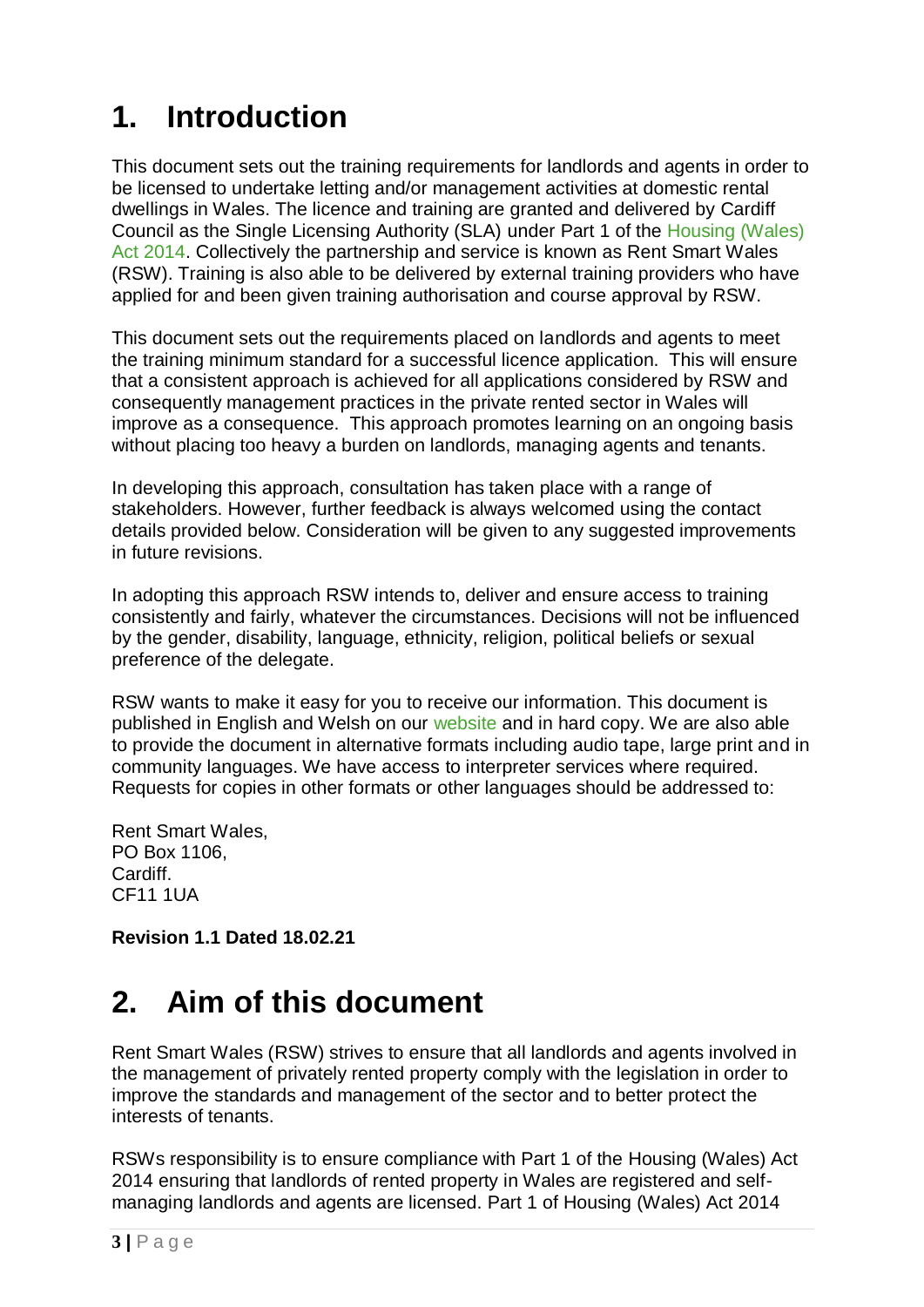requires that those who apply for a licence must have undertaken approved training. Any employee of the applicant, involved in the letting and management of property, must also undertake approved training.

Our ultimate purpose is to ensure that the private rented sector functions effectively, providing a safe and secure place for tenants to live. The training that we deliver and approve will provide landlords and agents with an understanding of their legal obligations and also best practice tips in the letting and management of properties.

## **3.Purpose of the Guidelines**

The purpose of this document is to set out the RSW minimum standards in respect of training for licensing landlords and agents, and to give guidance to those affected by it, in particular landlords and managing agents.

The staff of RSW will apply these guidelines when processing and approving licence applications. This guidance will be subject to monitoring / review periodically.

#### **4. What is the status of this licensing training requirements document?**

This document has been adopted in accordance with the Cardiff Council constitutional arrangements and has been endorsed by the Welsh Heads of Environmental Health on 7<sup>th</sup> December 2018

## **5.Legislative powers / requirements for licensing**

The Licensing Authority must specify requirements in relation to training (in accordance with 19(3) (a) of the Housing (Wales) Act 2014 and Regulation 4 of The Regulation of Private Rented Housing (Training Requirements) (Wales) Regulations 2015.

Training must be specified in respect of:

a) the statutory obligations of a landlord and tenant;

b) the contractual relationship between a landlord and tenant;

c) the role of an agent who carries out lettings work or property management work;

d) best practice in letting and managing dwellings subject to, or marketed or offered for let under, a domestic tenancy;

e) the role of a landlord who carries out lettings activities or property management activities; and

f) any other requirements in relation to training which the licensing authority considers necessary to be included in an approved training course.

Therefore in order to be awarded a licence, both landlords, agents and any connected persons must have completed either a training course with Rent Smart Wales which will cover the minimum content set out in points a to f above, or alternatively a course which has been approved by Rent Smart Wales and delivered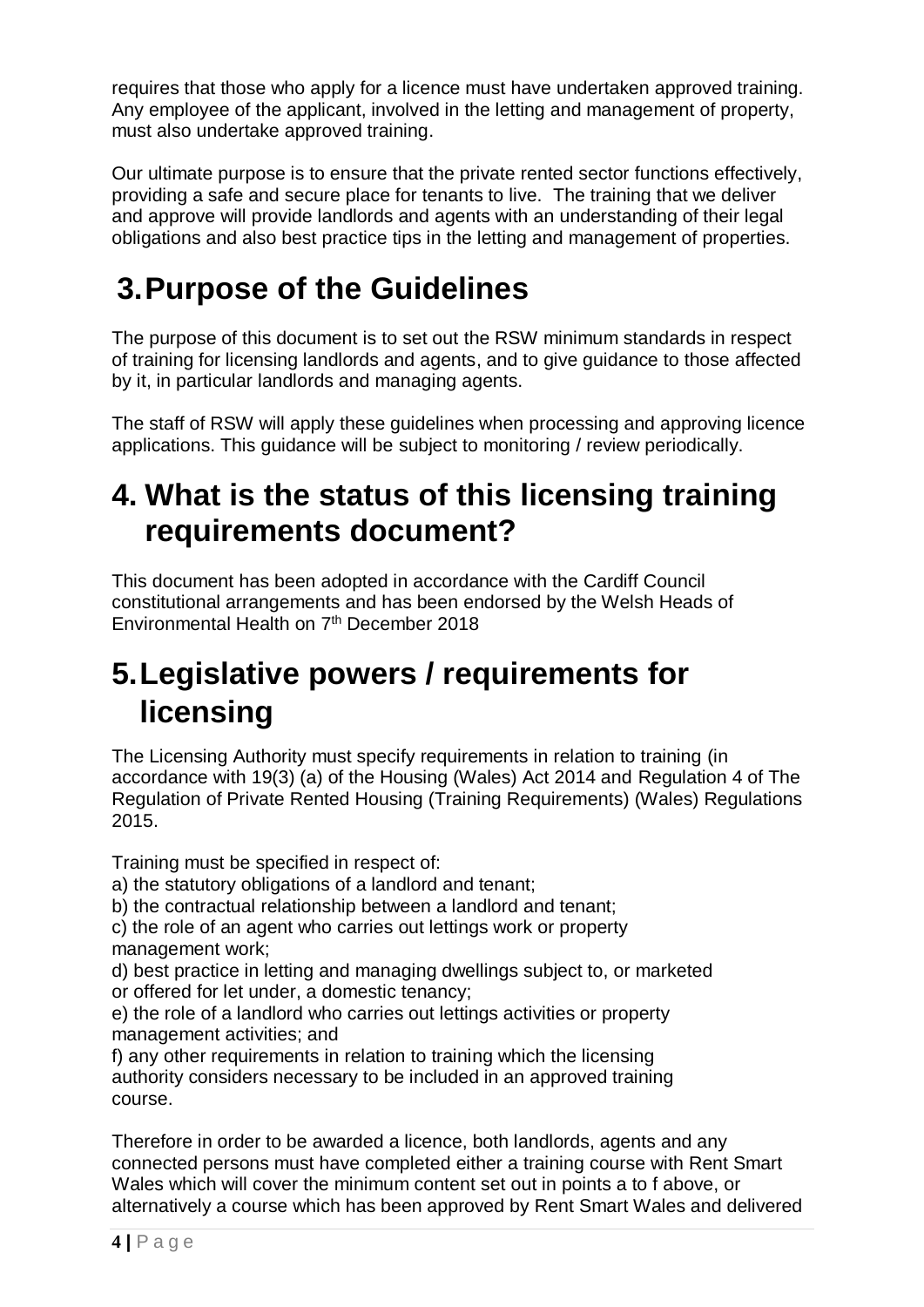by an authorised external training provider. These courses will again meet the minimum content specified above.

The syllabus applied to a course suitable for an initial licence application has been in place since 23rd November 2015 and will continue to be appropriate for first applications.

Training must be completed within a 1 year period prior to the date of application submission.

# **6. Re-licensing Training Requirements**

Additional training options are available for landlords and agents to satisfy the training requirements at re-licensing stage. This additional flexibility is available in recognition of the fact that applicants have previously undertaken the one day course.

The options available for licence renewal are set out below:

- a) either original licensing course (classroom or online) to be completed within a 1 year period prior to the date of application submission, or,
- b) re-licensing course (classroom or online) module to be completed within a 1 year period prior to the date of application submission, or,
- c) approved Continued Professional Development (CPD) courses to be completed over the 5 year period prior to the date of application submission. A minimum 60 points of CPD must be achieved for a landlord licence and 80 points of CPD for an agent licence

Some courses are available in a classroom and some online. Landlords and agents are able to choose the type or learning that suits them. Learning can either be fully completed online, or in a classroom environment or a mix of the two.

Training can either be done solely through Rent Smart Wales courses or combining Rent Smart Wales courses with external providers courses where available.

Some online courses may be available free of charge and some may incur a cost to the delegate. All courses both online and classroom delivered by Rent Smart Wales will be available in both English and Welsh.

Where licensees choose to complete CPD for re-licensing a minimum number of points and core subjects must be covered.

## **7. What does CPD mean?**

CPD courses provides the opportunity for landlords and agents to have more flexibility about the timing, subjects and delivery environment for the training, compared to the 1 day licensing course. This allows landlords / agents to tailor their training to their specific business and individual needs and to learn in far greater detail about specific topics.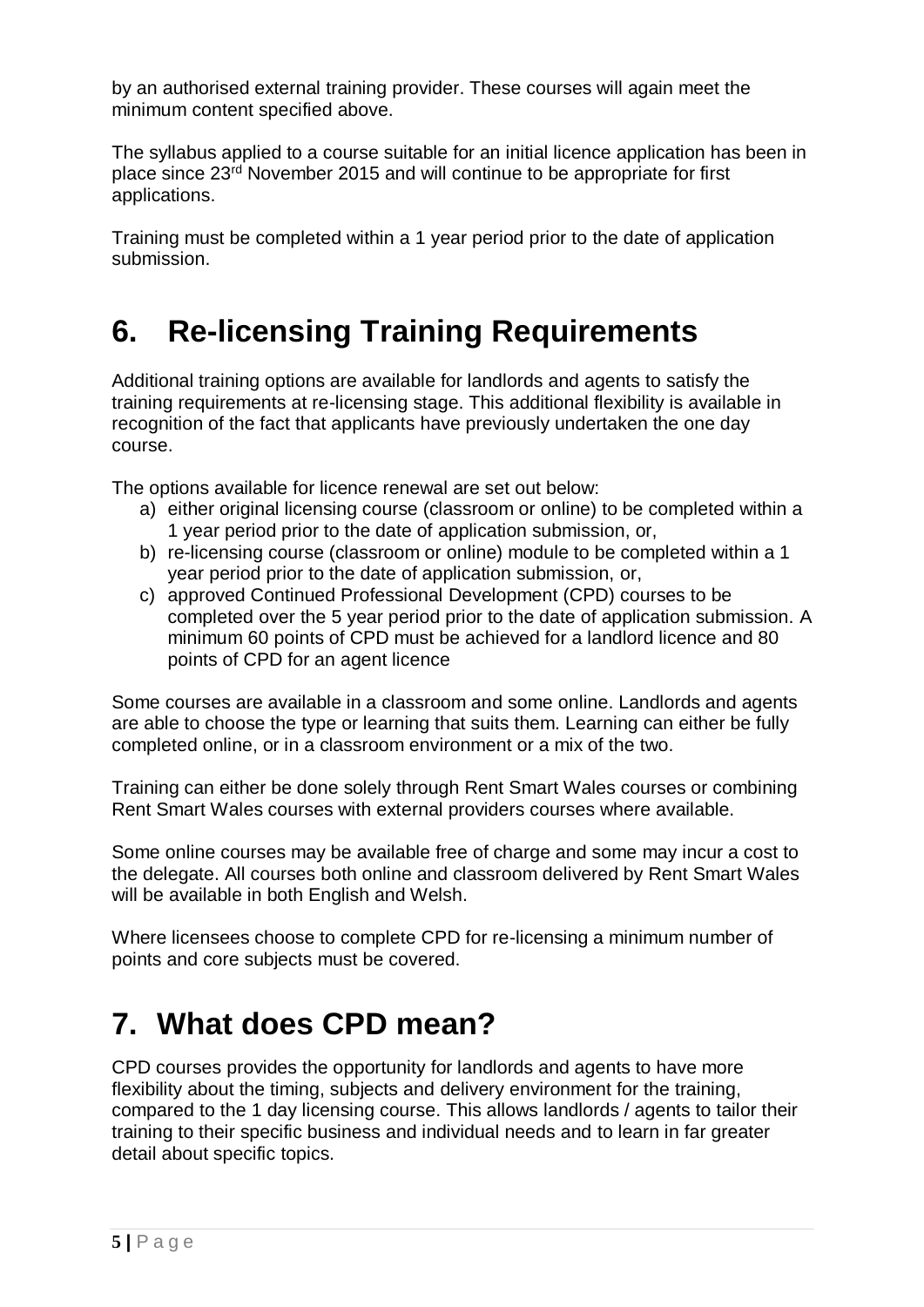Some elements of CPD are mandatory, other elements can be selected based on individual interest / business need.

CPD is based on points which are awarded by the Single Licensing Authority at the approval stage of the course.

Number of points are determined following officer assessment having regard to:

- Pre-determined syllabus
- Time taken at the event
- Method of course completion (classroom or online etc.)
- Whether assessment is an integral part of the course
- Relevance of the subject matter to the RSW objectives

A higher number of points are awarded where courses are considered to be mandatory and/or more beneficial to RSW objectives.

The underlying principle of fair access to all apply to our training arrangements, measures are taken to ensure that people are not disadvantaged by the options available. Feedback which would improve our service in this regard is always welcome.

#### **8.What CPD courses are available??**

Appropriate CPD courses could include (but not exhaustive):

- New legislative requirements e.g. Renting Homes Act
- Intermediate law for landlords and agents
- Housing Act 2004
- Houses in Multiple Occupation and licensing / management requirements
- Fitness for Human Habitation & HHSRS
- Contracts
- Considerations before Letting
- Possession
- Serving Notices
- Fire Safety
- Electrical Safety
- Gas Safety
- Legionella Risk Assessments
- Damp and Mould
- Tax (Including; capital gains, income, council tax etc.)
- Energy Efficiency
- Customer Service
- Tenancy types
- Tenancy Agreements Setting them Up
- Tenancy Deposit Masterclass
- Inventories
- Rent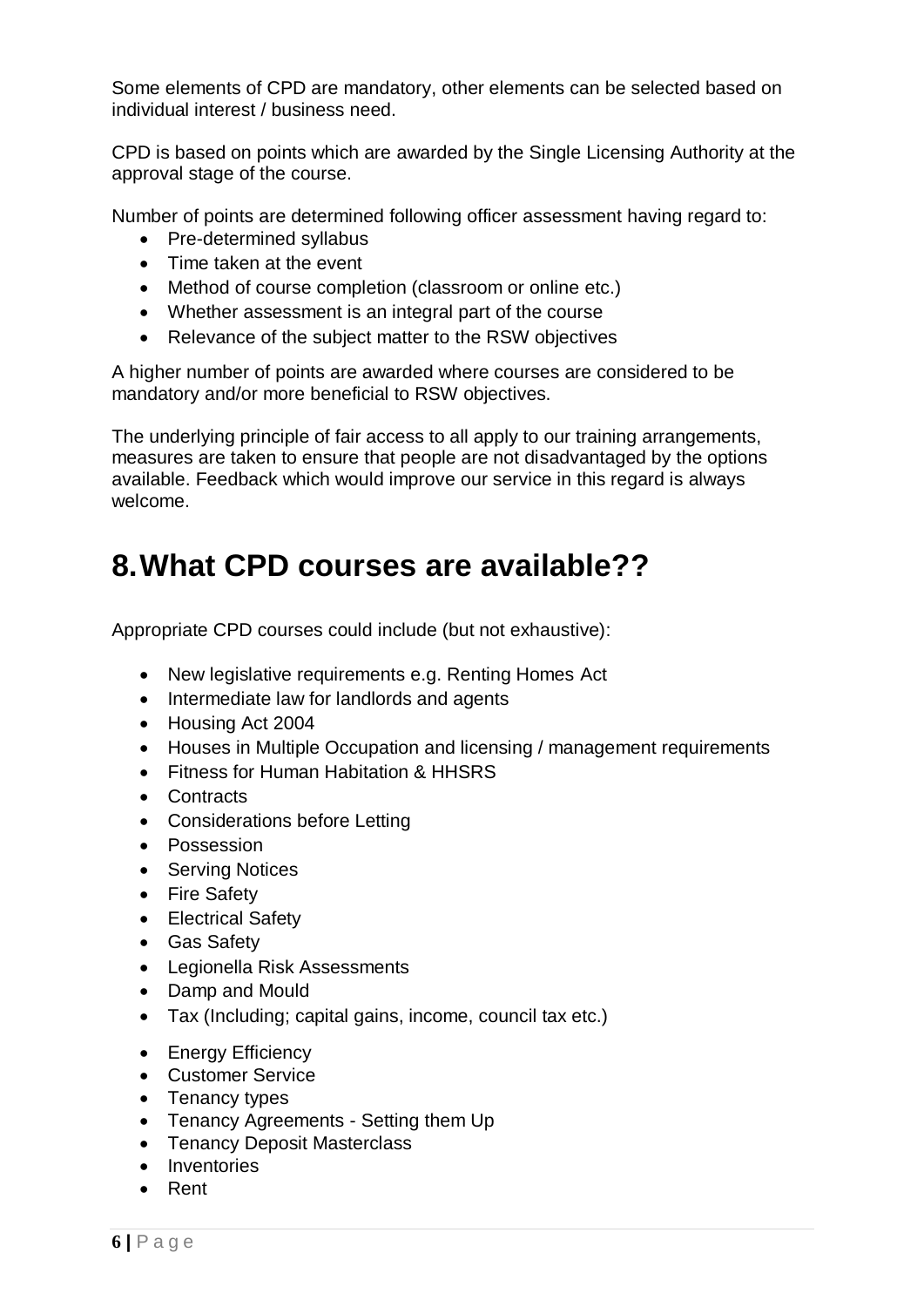- Welfare Reform and Universal Credit
- Utilities (Water, gas and electrical supply)
- Referencing and Vetting Tenants
- Guarantors
- Changing Tenancy Terms
- Ending a Tenancy
- Unlawful Discrimination
- Ant-social Behaviour
- Data Protection
- Record Keeping
- Housing law update (Agents and Landlord)
- Managing Rent Arrears
- Marketing your Lettings
- Repairing Obligations
- Equality & Diversity
- Managing Student lets
- Specialist Training
- Law of Agency for letting agents
- Others to be determined by the SLA, as required ( changes in legislation and/or requests from landlords / agents)
- Code of Practice
- Tenancy Terms
- Supporting vulnerable tenants

### **9. Working with Stakeholders**

RSW has established a Stakeholder Consultation structure. We will continue to work with stakeholders through this and other fora and welcome suggestions to improve the way we manage our service.

Stakeholders and other external training providers are able to make applications to Rent Smart Wales to have their courses approved and to become authorised training providers in delivering both the re-licensing course and also CPD courses.

#### **10. Comments and complaints**

We strive to provide a high standard of service. However, for anyone wishing to make a complaint about the service they have received from us, there is a formal complaints procedure, to ensure that concerns are dealt with quickly and consistently. Complaints can be made in person, in writing, by email or by using the online enquiry form. You will find more information about our Complaints Policy at: <https://www.rentsmart.gov.wales/en/resource-library/>

Any comments or complaints about the application of this guidance should be addressed to Rent Smart Wales at the address given in the introduction to this document.